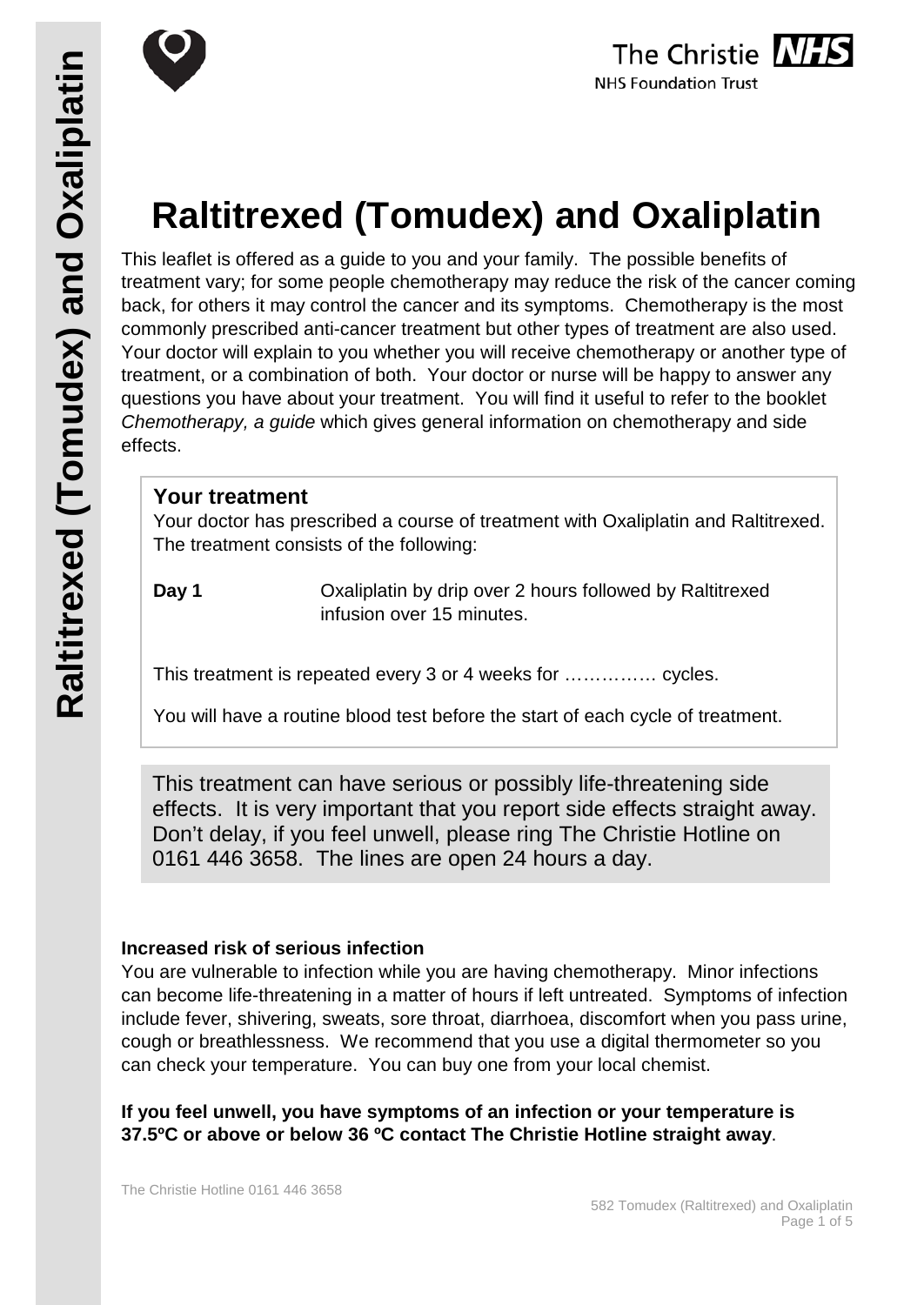# **Possible side effects**

Chemotherapy can cause many different side effects. Some are more likely to occur than others. Everyone is different and not everyone gets all the side effects. Most side effects are usually temporary, but in some rare cases they can be life-threatening. It is important to tell your hospital doctor or nurse about any side effects so they can be monitored and, where possible, treated.

# **Common side effects (more than 1 in 10)**

# • **Mild nausea and vomiting (sickness)**

You may have mild nausea and vomiting. The severity of this varies from person to person. You will be given anti-sickness tablets to take at home. If you continue to feel or be sick, contact your GP or this hospital, because your anti-sickness medication may need to be changed or increased.

# • **Diarrhoea**

Diarrhoea is a common side effect of your treatment. If you have watery diarrhoea you should immediately take the anti-diarrhoea treatment that the doctor has prescribed for you. This is the loperamide dispensed by The Christie pharmacy. Follow the doctor's instructions **EXACTLY**:

Take 2 loperamide capsules as soon as the first liquid stool occurs. Then take one capsule with each liquid loose stool. (The maximum dose of loperamide in a day is 8 capsules).

If you have an increase of more than 4 bowel movements each day compared to pre-treatment, or any diarrhoea at night, please ring The Christie Hotline for advice.

#### • **Sore mouth**

Your mouth may become sore or dry, or you may notice small mouth ulcers during this treatment. Drinking plenty of fluids and cleaning your teeth regularly and gently with a soft toothbrush can help to reduce the risk of this happening. We can prescribe a mouthwash for you to use during treatment. You can dilute this with water if your mouth is sore. Ask your doctor or nurse for further advice. There is also general mouth care information in the chemotherapy booklet. If you continue to have a sore mouth, please contact The Christie Hotline.

#### • **Numbness in fingers and toes**

Oxaliplatin can increase the sensitivity of the nerve endings. You may develop pins and needles, tingling or numbness, or pains like small 'electric shocks' and may have difficulty in carrying out delicate tasks such as buttoning clothes (this may sometimes occur in association with cramps). These symptoms are often triggered by exposure to cold. Take care with extreme drops of temperature, for example, opening fridge/freezers. Avoid drinking iced drinks and eating very cold food for 24 hours before the treatment and for 24 hours afterwards. Rarely patients can experience jaw pain or difficulty swallowing. The chance of these symptoms occurring increases as you receive more oxaliplatin and will improve over time once you stop treatment. Rarely, the numbness can be permanent.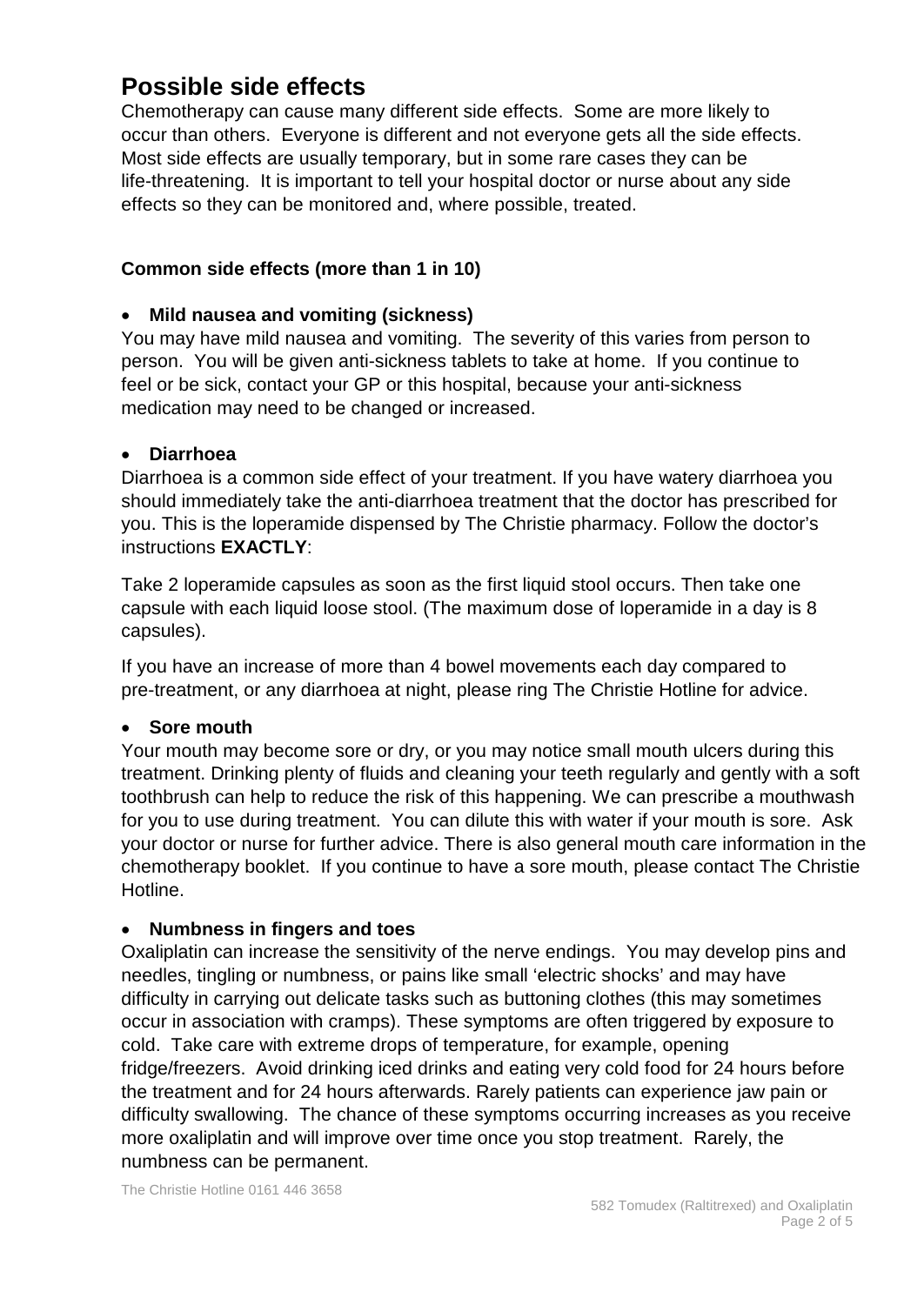# • **Skin and nail changes**

**PPE (palmar-plantar erythema):** The skin on your hands and feet may become very dry, red and sore with some cracking. Tell your doctor. Cream and tablets can be prescribed to help. Your chemotherapy dose may need to change. Try to keep your hands and feet cool and if possible, uncovered.

**Hyperpigmentation:** Less commonly, your skin may appear darker in colour or lightly tanned, especially around the joints. This is known as hyperpigmentation. Asian and African-Caribbean people may develop noticeable light patches on their skin. The skin will return to normal when treatment is finished.

**Increased sensitivity to the sun:** Your skin will tan or burn in the sun more easily. Sit in the shade, avoid too much sun and use a high factor sunblock cream and wear a hat.

**Nail changes:** You may have a blue tinge or darkening of the nails, flaking of the nails or pain and thickening of the area where the nail starts growing.

# **Uncommon side effects (less than 1 in 10)**

# • **Anaemia (low number of red blood cells)**

While having this treatment you may become anaemic. This may make you feel tired and breathless. Let your doctor or nurse know if these symptoms are a problem. You may need a blood transfusion.

#### • **Bruising or bleeding**

This treatment can reduce the production of platelets which help the blood clot. Let your doctor know if you have any unexplained bruising or bleeding, such as nosebleeds, bloodspots or rashes on the skin, and bleeding gums. You may need a platelet transfusion.

#### • **Infusion reactions**

Sometimes you may experience unpleasant feelings in the throat, particularly when swallowing which can give the sensation of shortness of breath. However, you will still be able to breathe normally. These sensations usually occur while you are receiving oxaliplatin and may be dealt with by slowing down the infusion of oxaliplatin from 2 to 6 hours. Also, taking a warm (not hot) drink can help if cold air is causing you swallowing difficulties.

#### • **Hair thinning**

Hair loss is very unusual with this treatment. In rare cases some hair loss may occur during treatment. It is advisable to avoid perms, colours, use of hot brushes and vigorous, frequent washing that could increase hair loss. Please remember that this is a temporary side effect and your hair will grow back when your treatment is completed. If you would like an appointment with the wig service, this can be arranged for you. Ask the staff for a copy of 'The Wig Fitting Service.'

• **Extravasation** is when chemotherapy leaks outside the vein. If you develop redness, soreness or pain at the injection site **at any time** please let us know straight away.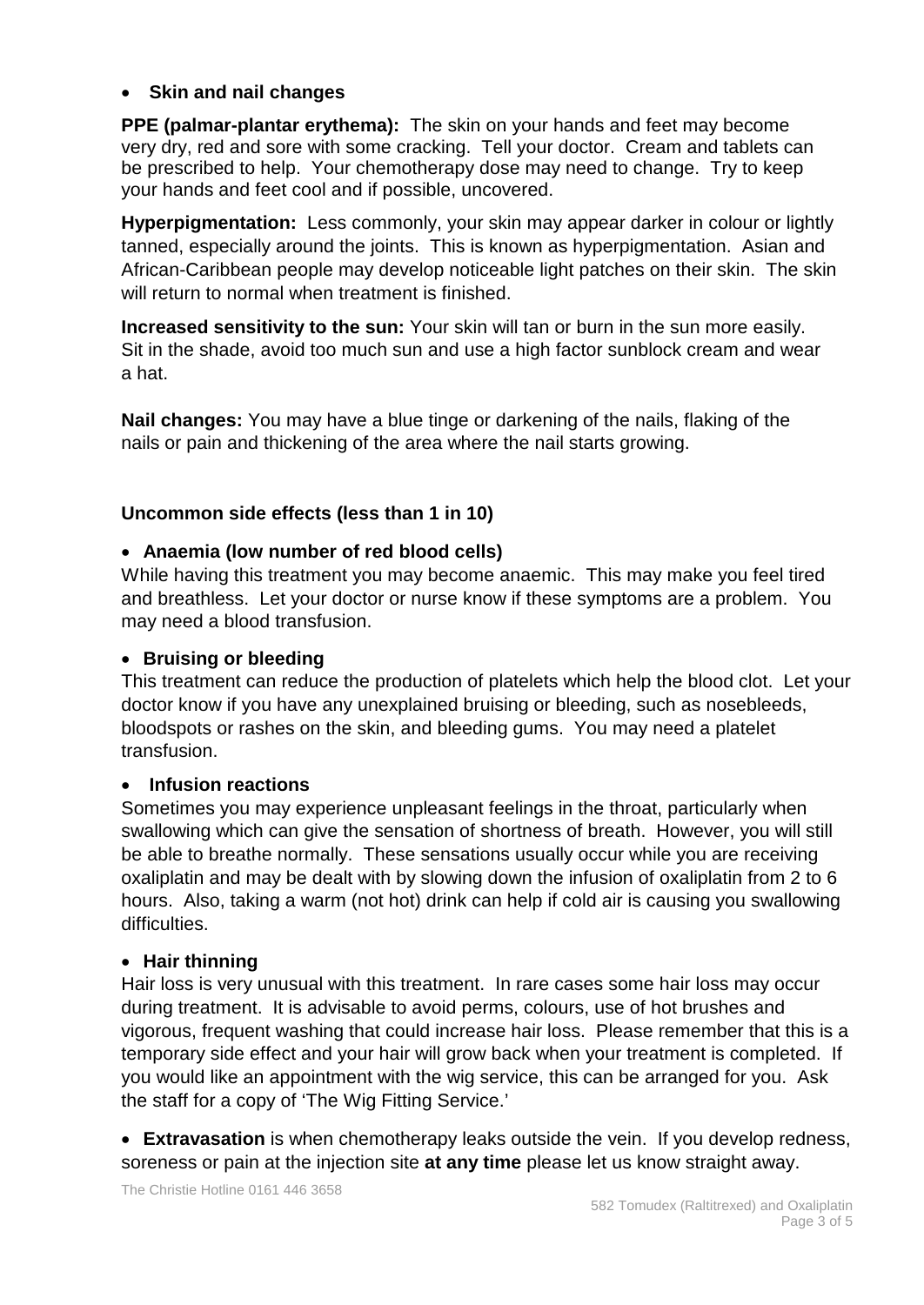# • **Herbal medicine**

Some herbal medicine including St John's Wort can affect the chemotherapy. You should let your doctor or nurse know if you are taking any herbal medication, complementary or alternative medicines, including vitamins, minerals and medicines purchased over-the-counter.

#### • **Kidney function**

Your kidneys play an important role in dealing with many drugs. It is important to monitor how well your kidneys are working while you are having treatment. We do this by a blood test. If there are concerns about your kidney function a more accurate assessment can be made by an x-ray test.

# **Rare side-effects (less than 1 in 100)**

#### • **Allergic reactions**

Whilst receiving the oxaliplatin patients rarely can feel hot, faint, breathless, sick, or develop an itchy rash. These can be symptoms of an allergic reaction. If an allergic reaction is suspected the oxaliplatin drip will be stopped and medications can be given to settle the allergic reaction.

# **Serious and potentially life threatening side effects**

In a small proportion of patients chemotherapy can result in very severe side-effects which may rarely result in death. The team caring for you will discuss the risk of these side-effects with you.

# • **Chest pain or stroke**

A small number of patients receiving 5-Fluorouracil (5FU) or capecitabine can experience chest pain (angina) or rarely have a heart attack. Extremely rarely this may lead to death. Other complications such as stroke or mini-stroke can happen but are exceptionally rare.

Raltitrexed has been chosen for you as it has a lower risk of these serious side-effects.

If you develop any of these symptoms you should contact your hospital doctor for advice. In an emergency you should go immediately to your nearest accident and emergency department.

#### • **Increased risk of serious infection**

As discussed earlier chemotherapy results in an increased risk of severe infections which can be life threatening.